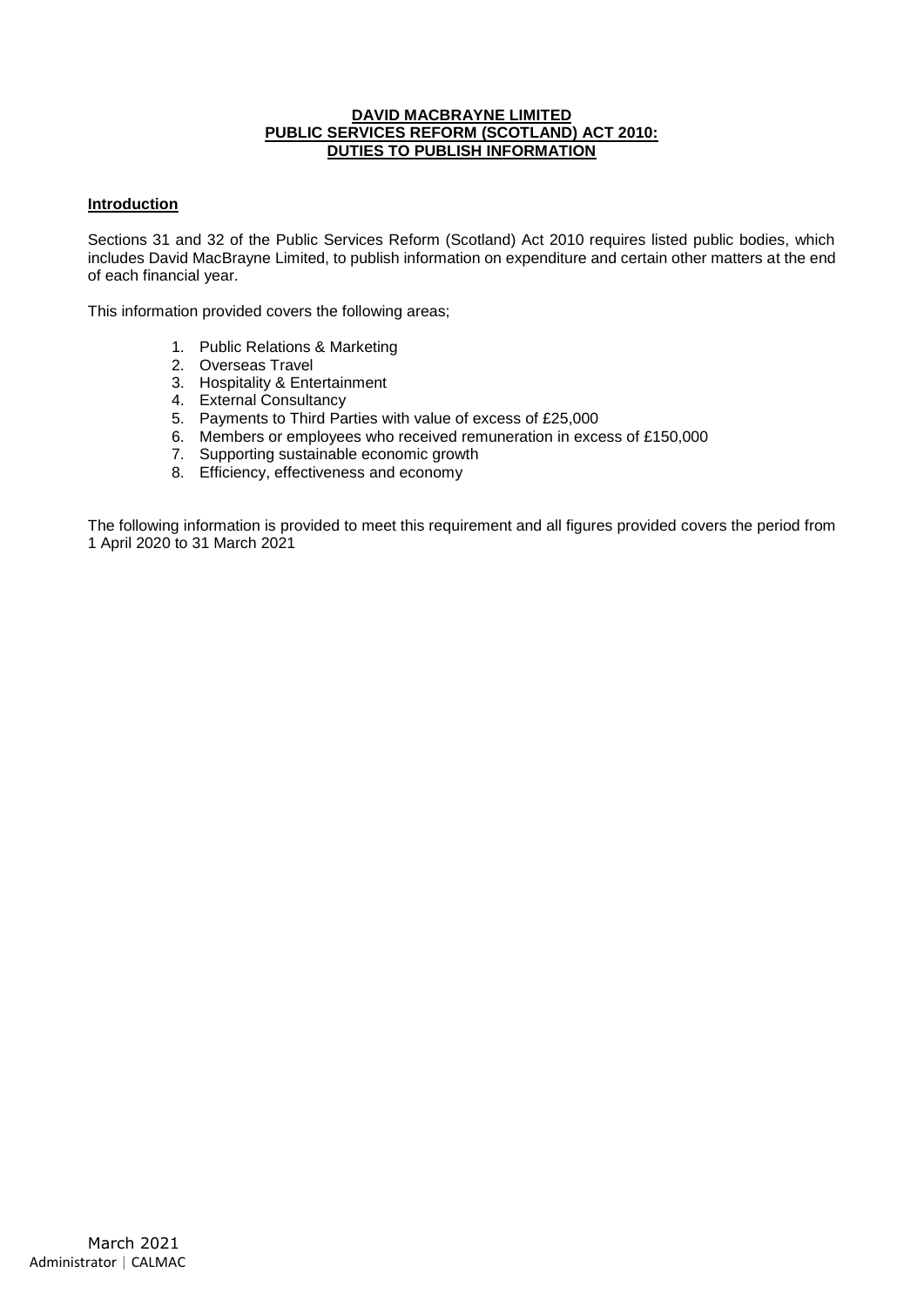## **1. Public Relations and Marketing**

Total expenditure in the period was **£2,287,647** which includes the cost of marketing, sponsorship, online marketing, production of publications and public relations.

## **2. Overseas Travel**

Expenditure of **£1,156** which relates primarily to work associated with building supervision and crewing of New Vessels. Other overseas travel relates to Business Development.

### **3. Hospitality and Entertainment**

Expenditure of **£ nil on Hospitality & entertainment**

## **4. External Consultancy - Business Support**

Expenditure of **£159,177** is total spend across the David MacBrayne Limited group for the period including professional services on Technical & IT Consultancy matters and Specialist advice on legislative impacts on our business.

## **5. Payments to Third Parties with a value in excess of £25,000**

See enclosed supplementary provided statement with summary of payments by category of service and supplier.

### 6. **Members or employees who received remuneration in excess of £150,000**

Two Directors of David MacBrayne Limited received remuneration in excess of £150,000 in the 2020/21 financial year.

The Company publishes a Report on Directors' remuneration (including benefits in kind) within the Annual Report and financial statements which can be found on the Company's website at [www.david](http://www.david-macbrayne.co.uk/)[macbrayne.co.uk.](http://www.david-macbrayne.co.uk/)

### **7. Sustainable economic growth**

Our procurement policies and procedures are reviewed and updated to promote the Scottish Government Procurement Journey.

As an organisation we have signed-up to the Scottish Government Suppliers' Charter which is a joint statement between public sector buying organisations and businesses to agree to work together to improve public sector procurement processes and dialogue.

We recognise the need, where practical, to simplify and standardise processes and to ensure consistency in order to provide a fair and open approach to tendering.

With these aims in mind our organisation will:

• Increase efficiency and effectiveness in our tender process, by issuing tenders through government approved portals.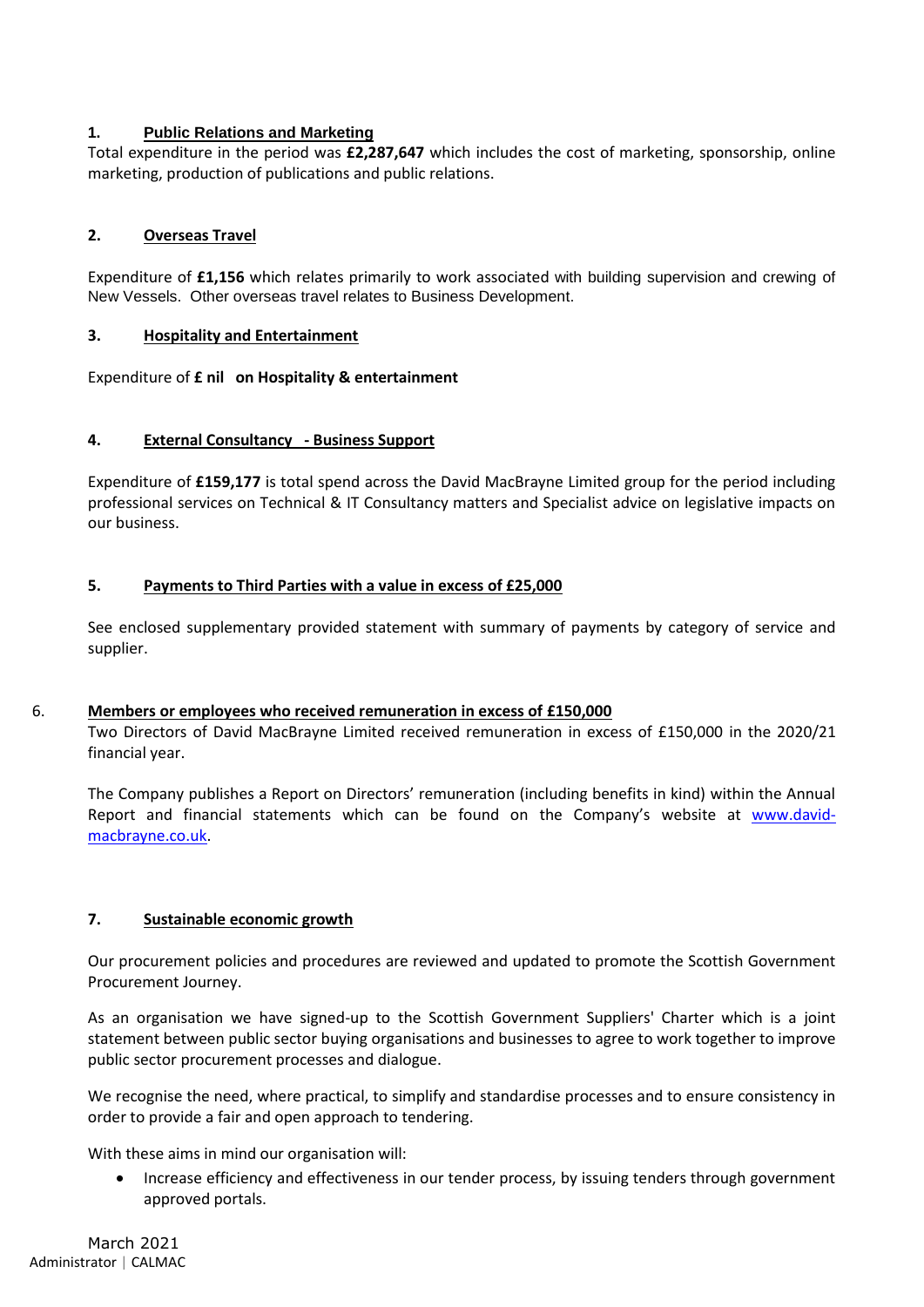- Ensure that the approach to individual regulated procurements is supported by robust procurement strategies.
- Simplify the tender process to minimise associated costs.
- Unless there are compelling business reasons to the contrary, ensure that adequate and appropriate publicity is given to contract opportunities that are above £50k.
- Work with our internal stakeholders to deliver value for money throughout the life of the contract.
- Embed a contract and supplier management module to better manage contracts once they are awarded.

In addition, where appropriate we issue the Single Procurement Document to suppliers tendering for our business.

We are committed to embed sustainability in procurements in a relevant and proportionate manner and ensure that the company understands sustainable procurement principles and practices. Working closely with our suppliers to support sustainable procurement is important to David MacBrayne Limited. We are pleased that we have a diverse range of suppliers that deliver a wide range of goods and services. This includes small, medium enterprises (SME's) and Supported Businesses.

We recognise the positive impact Supported Businesses and Third Sector organisations have on economic sustainability to help build a wealthier and fairer country, and this is an important consideration when procuring services.

All regulated procurements now contain Fair Work, Community Benefits and Climate Change Statements. We have also introduced this criterion into our procurement evaluation where appropriate

Direct expenditure with supported businesses for the period April 2020 to March 2021 was £8,563.63, as broken down below:

Royal British Legion Industries (Trading as Scotland's Bravest Manufacturing Company) - £8,563.63

The aim of the corporate policy is to support economic growth by delivering social and environmental benefits, supporting innovation, and promoting public procurement processes and systems which are transparent, streamlined, standardised, proportionate, fair, and business-friendly.

75% of our suppliers are small, medium enterprises with a total spend of £21.3m. This represents 72% with Scottish suppliers and a total spend of £15.3m.

We will continue to strengthen collaborative relationships that will enable us to gain an advantage through aggregation and technical innovation. Wherever appropriate National Frameworks are utilised. Supplier inclusion supports sustainable procurement and is of significant importance to CalMac.

# **8. Efficiency, Effectiveness and Economy**

The ferry services provided by David MacBrayne Group play a key role in sustaining and enabling economic development in Scotland's Island communities.

We employ 1700 staff, many of whom are from the island communities we serve.

The COVID-19 pandemic during the last financial year reduced the number of passengers that travelled on our ferries however we still carried more than 2 million passengers to 54 ports and harbours across the West Coast of Scotland. We also carried 750,000 cars and almost 70,000 commercial vehicles.